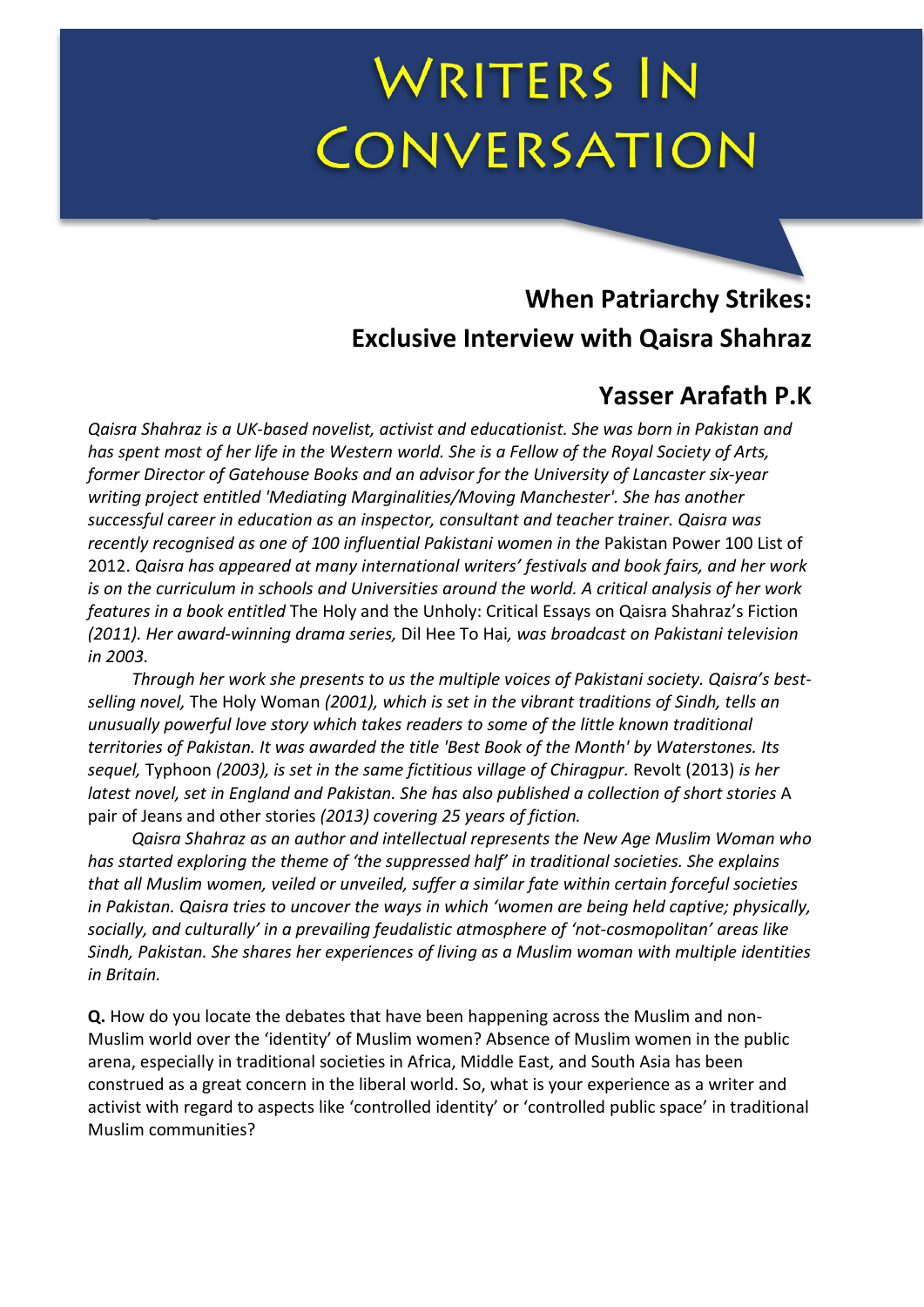**A. First of all, what I want to clarify is that my identity is based on what I have acquired from having lived for most of my life in British society. However, I was born in Pakistan and still carry childhood memories, which have served me well in my writing of my three novels. I am equally proud of my other identities of being Pakistani and Muslim. I have personally and very fortunately not experienced what you speak of 'controlled identity' or 'controlled public space'. If I was living in Pakistan as an adult woman, I might experience something like that but not in Manchester. Yes, in the present political and global contexts Islamophobia is on the rise and a lot of negativity is aimed at Islam and Muslims at large, including heavily against women. The issue of the veil is always regularly brought up. With people like myself devoted to the equality issue – I have to remind others that women have a right to dress the way they want. Also I point out that the women who wear the veil especially in western societies are not oppressed or forced to wear the veil. I cite the example of my own sister, born and bred in Manchester, a practising Muslim and a professional dentist, who never leaves her home without her 'hijab' (head scarf).**

**Q**. You said you are a Pakistani Muslim woman living in Britain. How was your experience of Pakistani women as a 'liberated liberal woman' during your many visits to Pakistan?'

**A. I don't like labels such as 'liberated liberal woman' but understand what you mean. There are women of all backgrounds in Pakistan just as there are in my novels, 'The Holy Woman', 'Typhoon' and 'Revolt' belonging to both the upper, middle and lower section of society. As described in these texts, the upper class women are privileged women who are more able to control their life through certain socio-economic factors. Chaudharani Kaniz in the 'Holy Woman' and 'Typhoon' is a classic example. She is a 'queen' of her world, running her own life and her business, helped by her social status, influence and wealth. Shahzada, the wife of a feudal landlord on the other hand is totally dominated by both her husband and father in law. She tries to battle against the tyranny of these two men but cannot stop her daughter Zarri Bano from being forced to become her clan's 'holy woman'. Lower class and less welleducated women in Pakistan are more likely to have less freedom, and lead lives controlled by the men of the household, whether it is a father, brother or a husband. This is what I have observed first-hand.**

**Q**. Question of identity has been in the forefront of discussions; academic and non-academic for many decades now. Do you think the sense of an exclusive Identity or quest for it gives you a sense of confidence and personal location?

**A. Yes – certainly. But I don't have an 'exclusive identity'. I have multiple identities. I describe myself as a British Muslim woman of Pakistani origin, who was born in Pakistan and has lived in the UK, in Manchester, since the age of 9. Like other human beings my identity 'package' is the result of and has been influenced by these factors; where I have lived, who I am, my gender, my social and educational background. My western British upbringing** 

\_\_\_\_\_\_\_\_\_\_\_\_\_\_\_\_\_\_\_\_\_\_\_\_\_\_\_\_\_\_\_\_\_\_\_\_\_\_\_\_\_\_\_\_\_\_\_\_\_\_\_\_\_\_\_\_\_\_\_\_\_\_\_\_\_\_\_\_\_\_\_\_\_\_\_\_\_\_\_\_\_\_\_\_\_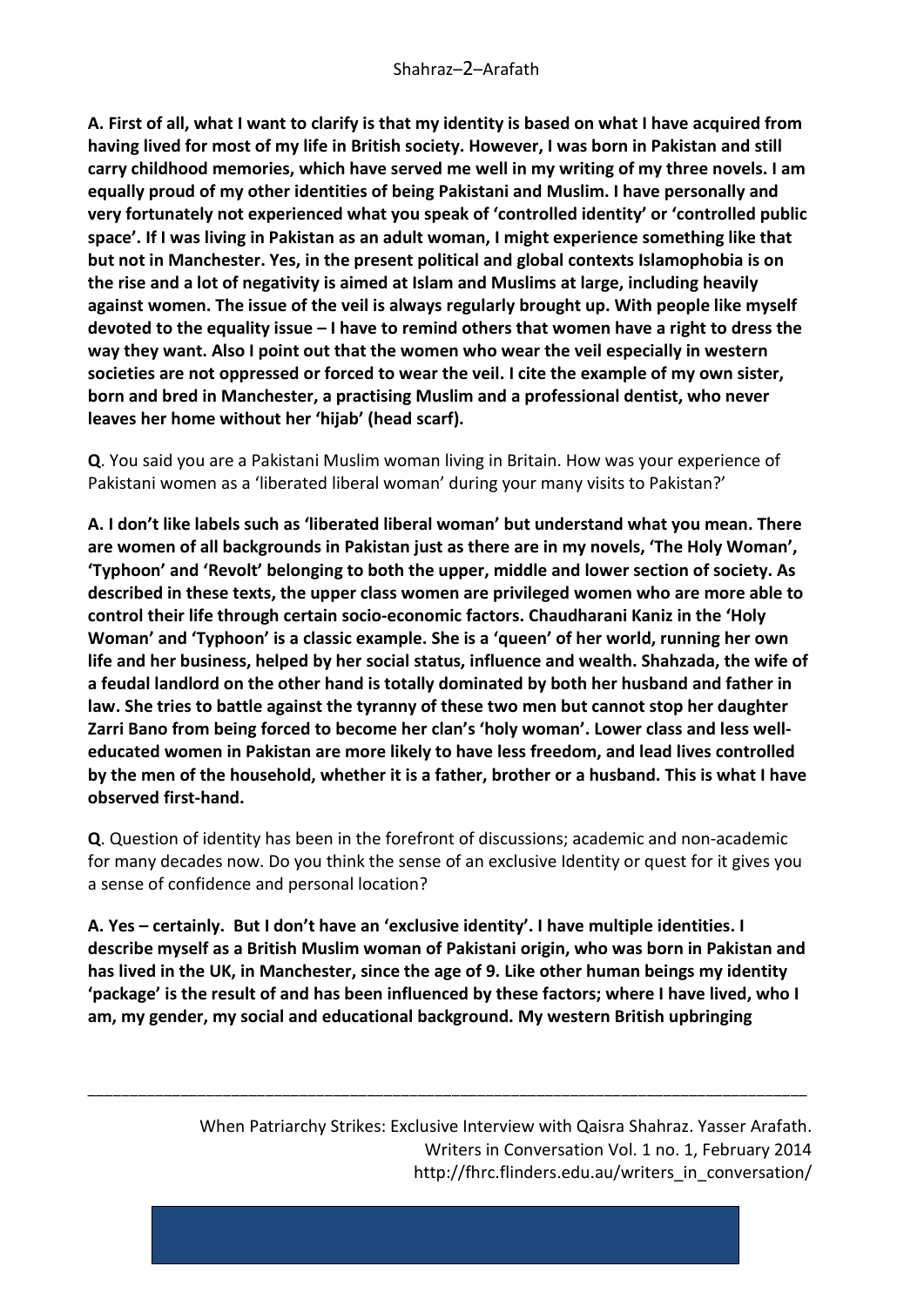**combined with a Muslim identity have also helped to shape and influence the sort of person I am and have become. I am proud of my multiple identities including being a Muslim woman. I have been to Indonesia, Singapore and presently I am doing lots of interviews with women in India; regarding their domestic situations, education, work, family life and so on. Interviewing and writing about real people, including women from around the world, is quite an experience. Each woman is unique - a product of and life shaped by the world in which she lives.**

**Q.** Marginality of women has always been an accusation in the discussions around Muslim communities across the globe. When the defenders of traditional Islam defend this absence, Post-colonial Islamic intellectuals relocate this 'absence' in a different garb. In these contexts, how do you visualise the 'forced absence' of Muslim women in Pakistan, your birthplace?

**A. Yes, marginality of women has always been an accusation in the discussions around Muslim communities across the globe. Sometimes I resent the heavy focus on this. In all fairness to Pakistan, over the years there have been concerted attempts by ruling governing parties to bring more women into education, employment and including into politics. There is a good proportion of women represented in the Pakistani parliament. However it must be said that these women belong largely to the elite, educated or feudal class (backed by their families). They are the so called 'privileged' women in Pakistani society and enjoy a lifestyle alien to thousands of other women in Pakistan. They are not representatives of the masses. I do not want to generalize, but I am sure many women in Pakistan like other developing countries including in India are suffering from poverty and male and social subjugation.**

**It is not only class, education, wealth and home backgrounds that play a distinct role in women's lives but also very importantly their regional identities – as** *Sindi* **women,** *Baluchi* **women or** *Punjabi* **women. What language women speak, the way they dress and the social and cultural norms they follow is strongly related to the woman's immediate social and regional environment. For example the upper and middle class women of the Gulberg district in Lahore are a different sort of women, leading entirely different lives to those in the rural areas of Pakistan or in the Peshawar region, where a more strict social upbringing is enforced. Imagine the region that Malala has come from or where the Taliban have a stronghold where absence of education and technology is also a major factor.** 

**Q**. The North western parts and the Baluchistan regions of Pakistan appear to be a 'state within a state', certainly not just in your novels. The picture emerging from the media is very disturbing. Failure of the state apparatus to act is visible and discernible in a situation where there is a patriarchal power structure based on clans and ethnicity. Could you share some thoughts?

**A. Yes the North western parts and the Baluchistan regions of Pakistan appear to be a 'state within a state' and 'there is a strong patriarchal power structure based on clans and ethnicity'** 

\_\_\_\_\_\_\_\_\_\_\_\_\_\_\_\_\_\_\_\_\_\_\_\_\_\_\_\_\_\_\_\_\_\_\_\_\_\_\_\_\_\_\_\_\_\_\_\_\_\_\_\_\_\_\_\_\_\_\_\_\_\_\_\_\_\_\_\_\_\_\_\_\_\_\_\_\_\_\_\_\_\_\_\_\_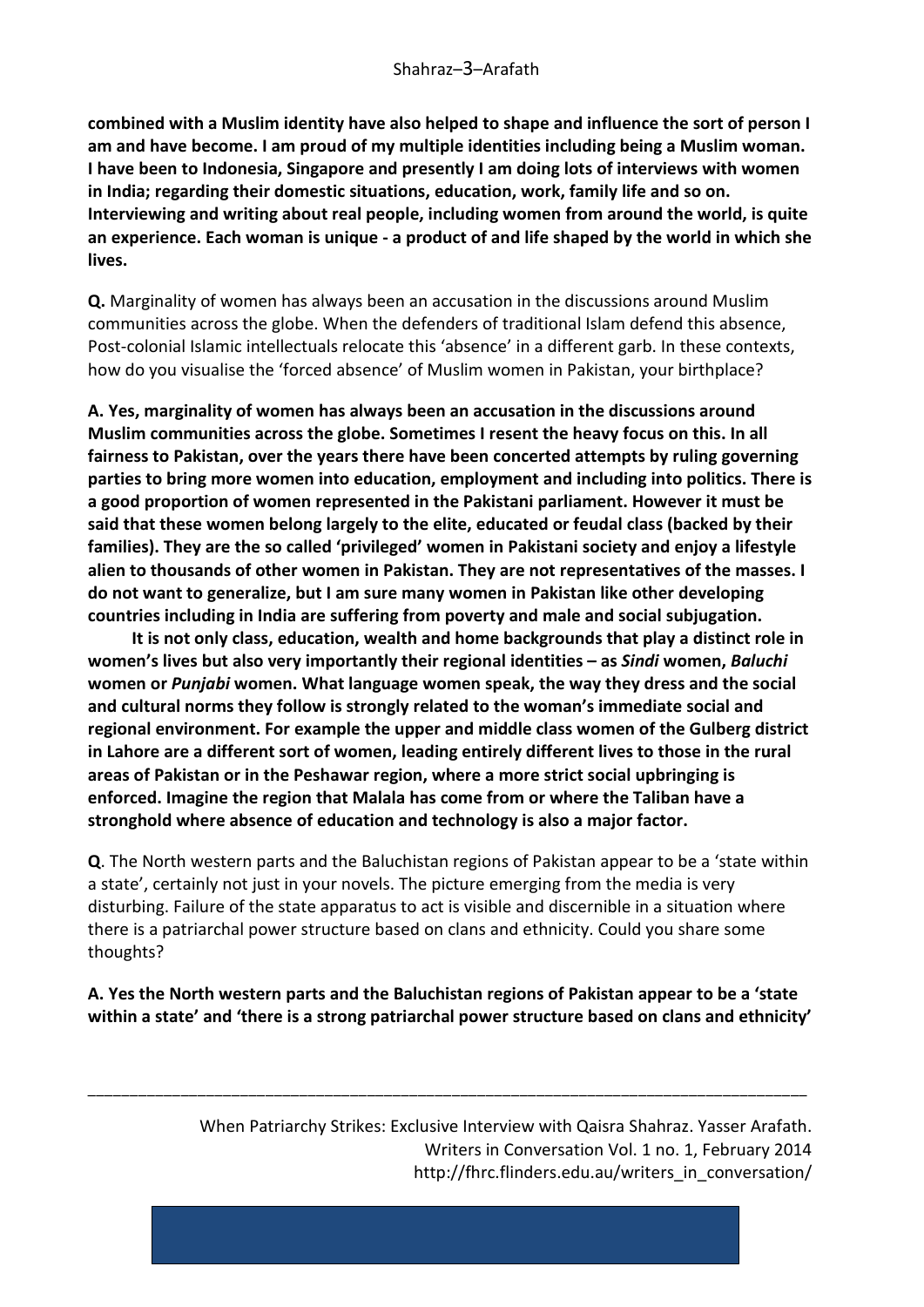**as you point out. And yes, over the years when we travel in Pakistan, through the different provinces we can see entirely different cultures at work. In Karachi, Islamabad, Lahore and other cosmopolitan areas you can see for example women participating in almost every area of work. However, it is not on the scale or the wide context that I am used to in England. On the other hand women of Baluchistan, NWFP [North Western Frontier Provinces] and Sindh are more likely to lead sheltered lives, under the control and patronage of their male kin. My first novel, 'The Holy Woman', takes as its theme, the importance of patriarchy in feudal communities like in Sindh; in particular I have focused on the issue of how men become main decision-makers in women's lives. My heroine at one point says 'We are beads in a tapestry that our fathers and grandfathers weave.'**

**South Pakistan is underdeveloped, more feudal in character and patriarchal. But the situation in Punjab is different. It has a cosmopolitan way of life and the rich and elite live there. It is more developed and society at large automatically affects women's life.** 

**Q.** Let me ask you something about Muslim society in Europe in general and Britain in particular. Media talk about a 'clash of identities'. Recent terrorist attacks, Islamophobia and the 'Otherisation' have been decisive in the creation of a peculiar psychology within and outside the Muslim Diaspora. How, as a writer and an activist, do you pursue these issues?

**A. OK. These are very valid points. Yes we are experiencing a major shift in attitudes, including so-called 'clash of identities, cultures and civilisations'. I have lived in Britain for a very long time and noticed the change. Over the last decade or so there has been a rise in Islamophobia, marginalisation of Muslim communities and hatred towards Islam and Muslims at large. But it has also been a shocking wake-up call for Muslim societies too. They are undergoing some serious introspection. The polarisation was explicitly visible in British society immediately after 9/11 and the 7/7 bombing in London. There has been suspicion, withdrawal and confinement in the community. However I still insist on saying that Britain is one of the best countries in the world from a migrant's point of view, the way that migrant communities are treated. It's a fair, tolerant society devoted to equality issues and celebration of diversity.**

**Q**. You say that there is a panic button in the Muslim community; a feeling of being 'marginalised' and 'looked at'. By saying that, do you mean that there has been a conscious attempt in the Muslim society towards creating an exclusive religious identity in Europe?

**A. I did not say 'there is a panic button in the Muslim community' nor is there a conscious attempt in Europe for 'exclusive religious identity' as you term it. There is however a strong sense of Muslim identity and pride in being Muslims at the present time. This has manifested itself in for example more women taking to the 'Hijab', wearing the veil than twenty years earlier, including in western countries. The families of migrant Muslims like myself, who often consist of three generations are faced with a dual challenge. They accept the need to** 

\_\_\_\_\_\_\_\_\_\_\_\_\_\_\_\_\_\_\_\_\_\_\_\_\_\_\_\_\_\_\_\_\_\_\_\_\_\_\_\_\_\_\_\_\_\_\_\_\_\_\_\_\_\_\_\_\_\_\_\_\_\_\_\_\_\_\_\_\_\_\_\_\_\_\_\_\_\_\_\_\_\_\_\_\_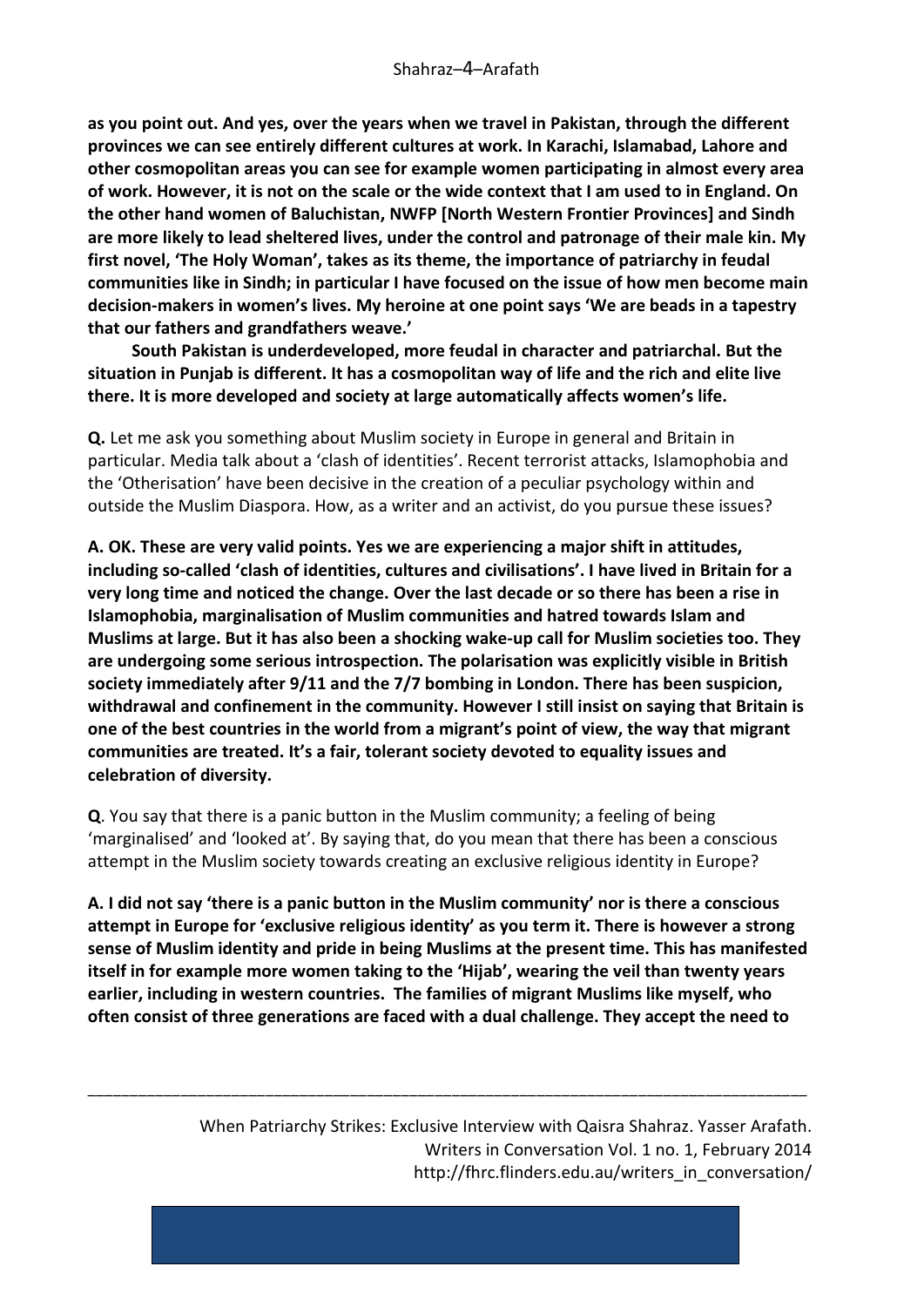**integrate well within the host society, but also to stop being and feeling marginalized and constantly being 'looked at.' Muslims resent being closely scrutinized by the media and very often in negative terms. For some this could result in 'self-imposed exclusion.'**

**People like me are voicing the need for integrating more with the wider British society. At the same time we recognize the need to halt this process of marginalization and to speak up about our experiences; to build bridges between different faiths and the host community and above all to aim for community cohesion. We try to convince the wider society about Muslims' stand on terrorists and terrorism and also not to call or try to portray all Muslim as terrorists. Terrorists are terrorists. Killings and suicides are against the foundation of Islam. Those doing it cannot justify it in the name of religion. Their actions are criminal in nature. We have been trying to say to people, 'Look this is not Islam, we are peace loving people and this has nothing to do with the terrorists. They are doing it for their own reasons; economic and political'. For instance when I visit schools in Germany on my literary tours where one of my stories 'A Pair of Jeans' is being used as a literary text, I always leave them with this statement. 'I love my country – England. I am proud to be a Muslim. And I love my faith but I am not a terrorist. Please identify with Islam through Muslims like me – not those criminals.'**

**Q.** If you look at South Asia; Pakistan, Bangladesh and India, there has been considerable amount of polarisation happening among communities which is a highly disturbing trend. In this light tell us about the attitude of Asian non-Muslim migrants towards Muslim Diaspora, especially Pakistan Muslims in Britain?

**A. One of my current aims is to promote community cohesion amongst the minority communities settled in Britain, including from the sub-continent of India. On the whole, going by my experience the relationships between the Indians, Pakistanis and Bengalis is very positive and strong. There are many commonalities i.e. culture, food, clothing, languages, Bollywood etc that binds these south Indian countries. I find it an enriching experience and have many Indian and Bengali friends. I have very strong ties with India through my work as a writer. I have visited it twice and love the country and its people. I noticed many similarities between Delhi and Lucknow in India with Lahore in Pakistan and laughingly had to remind myself that it was one country.** 

**Q.** Do you think that the generally understood 'integration' is necessary? If so, how do you see the role of Muslim organisations of various ideological footing in Britain regarding confidence building and integration?

**A. Yes integration is an absolute necessity. I have already partly discussed this. Currently with a lot of negativity shown towards Muslims due to the terrorist activities of a few, Muslim organisations recognise the importance of their role in 'confidence building and integration.' Their goals and those of individuals like myself who is a trustee of a Manchester Multi-Faith** 

\_\_\_\_\_\_\_\_\_\_\_\_\_\_\_\_\_\_\_\_\_\_\_\_\_\_\_\_\_\_\_\_\_\_\_\_\_\_\_\_\_\_\_\_\_\_\_\_\_\_\_\_\_\_\_\_\_\_\_\_\_\_\_\_\_\_\_\_\_\_\_\_\_\_\_\_\_\_\_\_\_\_\_\_\_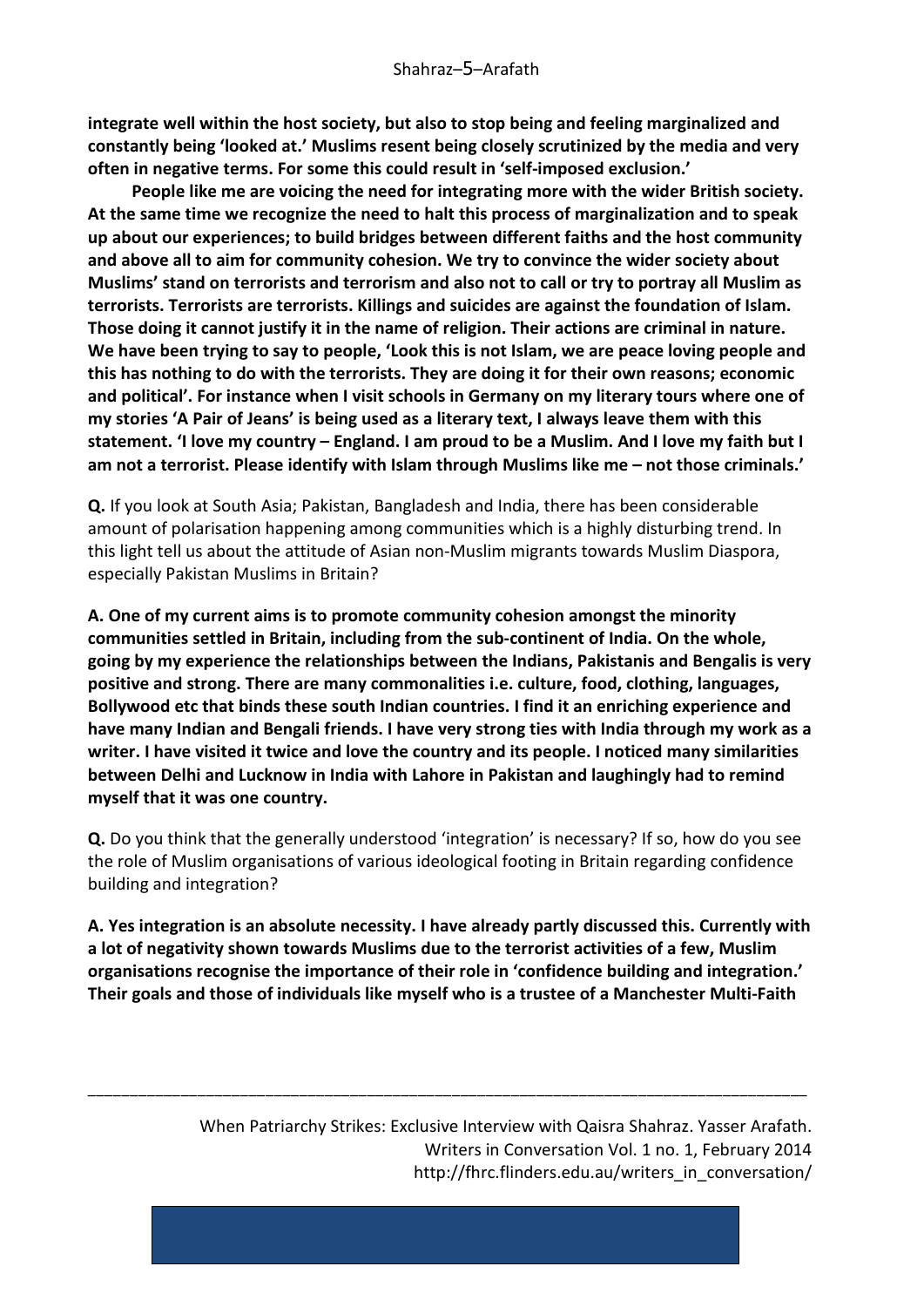#### **Centre, a writer and an educationist, is to speak up about our experiences; to build bridges between different faiths and the host community. Above all to aim for community cohesion.**

**Q.** We have seen multiple methods of integration when a community is a social/ethnic minority. Imposition 'from above' (assimilation) and the much celebrated 'natural process of evolution' are part of this integration process. Having lived in Britain for a long time, which one do you experience as a person belonging to an ethnic minority?

**A. By any measurement I will say no to assimilation and yes to integration. The process of integration is very necessary. In order to integrate with mainstream society I don't have to give up my other identities, which as a human being is my right. We cannot be a clone of anybody. Every human being is different and we need to celebrate our differences rather than see them as a problem. I cannot become you or you cannot become me. Nobody has the right to make others look like, act like or believe like somebody else. What we need to aim for is mutual respect. Respecting others and their worlds and looking beyond our own norms and worlds. One of my messages to my German audience is 'Respect me for what I am. Respect my roots, faith, language, customs and culture. These are very important to me as yours are important to you.' Expecting to be just someone's mirror, a 'clone' of that being is not possible. It is inhuman as well. Assimilation and the need for it still remains a debatable issue in countries like Germany and France**

**Q.** You mean a kind of 'imposed multi-culturalism'?

**A. Yes absolutely. Ethnic minorities and other religious groups often face a lot of discrimination and hatred in many countries; on grounds of race, religion, culture, and for reasons economic. In France interference of the state in religion is rampant which is against the very foundation of modernity and secularism. Britain is more multi-cultural in character than some other European countries. As I said earlier, I value the British values of equality and its fair and just laws.**

**Q**. There are many communities in Britain from South Asia. All these communities remain largely male-centered and patriarchal. How do you describe the ways in which South Asian communities function in Britain? Can you still see a 'dominating other' over South Asian diasporic women with certain agencies for control, especially with sexuality?

**A. Not so much now. What I want to say is that people change with the times and the environment they find themselves in. They have to change or adapt to their new surroundings. As to how much depends on individuals. For example migrant women including Muslim and South Asian women go out to work in Britain more than they would normally have done in their country of origin. Other factors also effect change. We have to** 

\_\_\_\_\_\_\_\_\_\_\_\_\_\_\_\_\_\_\_\_\_\_\_\_\_\_\_\_\_\_\_\_\_\_\_\_\_\_\_\_\_\_\_\_\_\_\_\_\_\_\_\_\_\_\_\_\_\_\_\_\_\_\_\_\_\_\_\_\_\_\_\_\_\_\_\_\_\_\_\_\_\_\_\_\_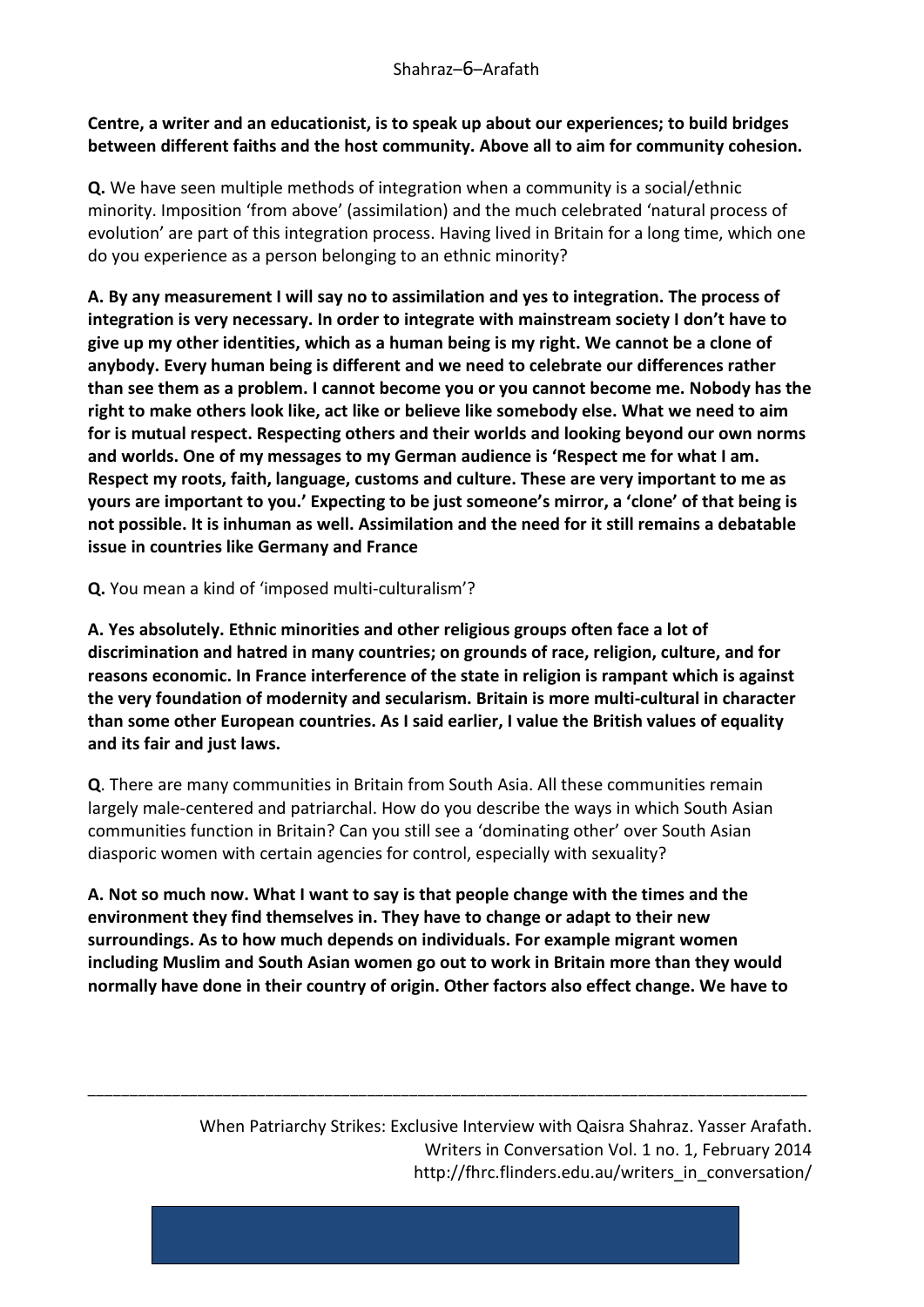### **move on in time and space. I think it is harder for men to be so overtly chauvinistic in a society which does not tolerate it.**

**Q.** 'Outspokenness', especially by a woman, is resented or put down by the traditional religious communities. You know that people like Irshad Manji, the controversial critic of fundamentalism and conservatism within Islamic communities, are being threatened with death in the West. What kind of response do you get when you question the protected norms of traditional culture in Pakistani societies?

**A. I discuss other elements of culture and am very careful about the issues of religion. It is a very sensitive issue anywhere in the world, not only in Pakistan. My novels discuss some negative issues in the societies there but they have nothing to do with the religion. Overall I have had a very positive response to my work both in Pakistan and in England including by the Pakistani communities there.**

**Q**. When you talk about culture I don't think that you can talk about that without actually taking religion into consideration. Religion and its symbols as tools have always been used by feudalistic/patriarchal agencies.

**A. Probably. But I am not talking about the religion as such. I am talking about some cultural practices and customs of the interior part of the Sindh province in my novel 'The Holy Woman.' The control over women exercised by the men has little to do with the religion but everything to do with the patriarchal need to dominate women. They would say that it is the religion but this is not correct. It is the men. Culture perpetuates itself in a male-centric society. If it had been the religion we should have experienced the same fate in developed societies as well, like in Britain. There are strong believers of Islam and their women are not controlled or their lives regulated with a chauvinistic fist. They have far more freedom and choice in their lives. Women like myself can do what they want. This control has much to do with a certain specific geographical identity and the social and cultural practices of that place. Faith often has little to do with it.**

**Q**. You have a large readership in Pakistan. You are questioning the established customs and values in Pakistani society. Naturally, there will be responses; negative and positive. What kind of responses you are getting from your readers and the media?

**A. Absolutely encouraging. Civil society and media as well as the readers are really wonderful to me. Not only in Pakistan at all levels. I have toured Pakistan three times as a writer and given lectures at all the major Pakistani universities in 5-6 cities. The experience has been very positive. I have also visited many places like Egypt, Indonesia, Iran, Singapore and India. There have been tremendous positive responses from across the world. The universality of the novels is very interesting – binding readers together, including my latest novel 'Revolt.'** 

\_\_\_\_\_\_\_\_\_\_\_\_\_\_\_\_\_\_\_\_\_\_\_\_\_\_\_\_\_\_\_\_\_\_\_\_\_\_\_\_\_\_\_\_\_\_\_\_\_\_\_\_\_\_\_\_\_\_\_\_\_\_\_\_\_\_\_\_\_\_\_\_\_\_\_\_\_\_\_\_\_\_\_\_\_